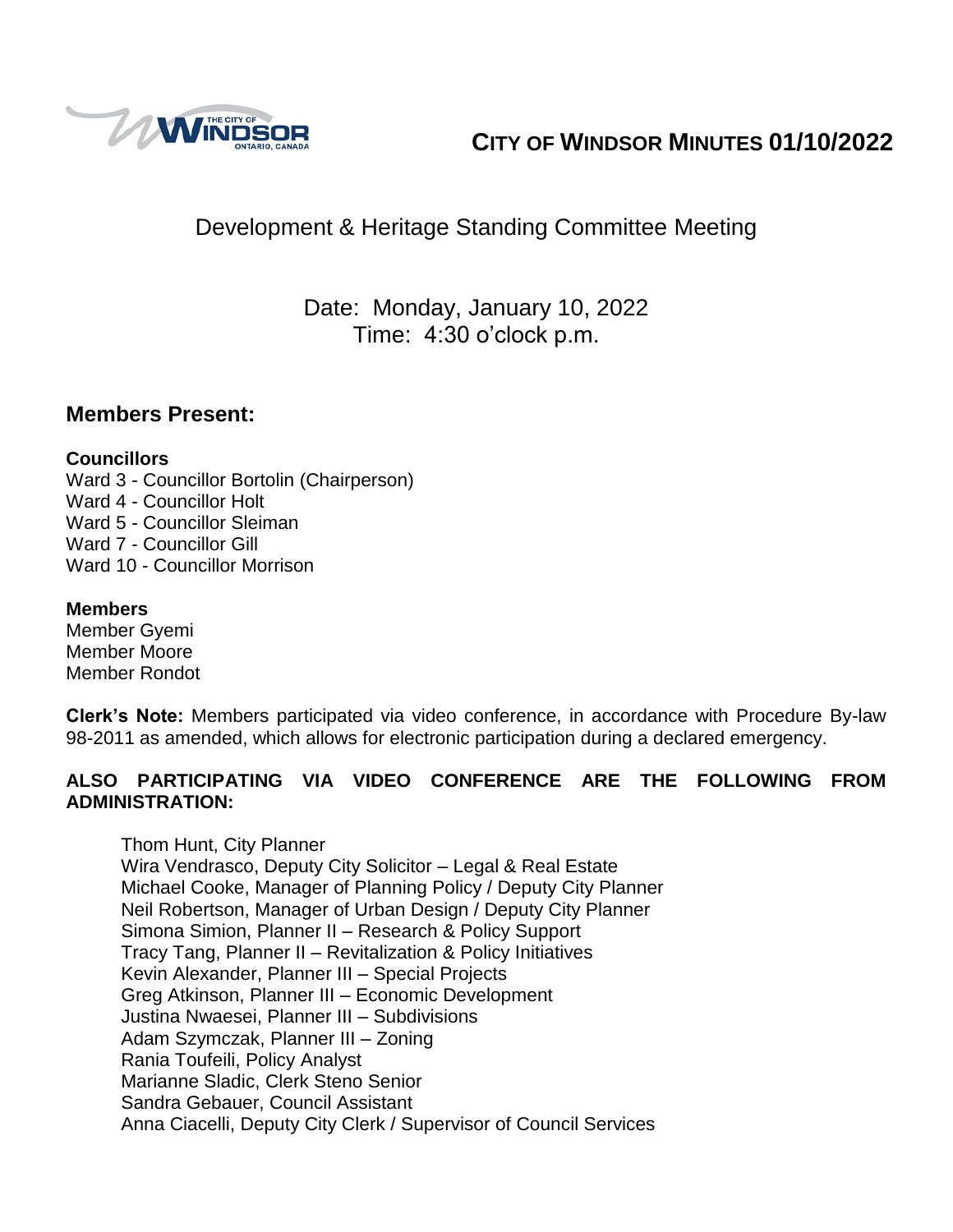# **Minutes Development & Heritage Standing Committee Monday, January 10, 2022** Page 2 of 12

#### **Delegations—participating via video conference**

| Item $7.1$       | Melanie Muir, Dillon Consulting representing Applicant |
|------------------|--------------------------------------------------------|
| Item $7.1$       | Gerald Trottier, Legal Counsel for Applicant           |
| Item 7.3         | Mike Stamp, Consultant representing Property Owner     |
| Item $11.1$      | Dr. Barry Emara, Applicant                             |
| Item $11.2$      | Gabe Valente and Amy Valente-Sarkis, Applicants        |
| Item 11.4 & 11.5 | Settimo Vilardi, Agent for the Owner                   |

# **1. CALL TO ORDER**

The Chairperson calls the meeting of the Development & Heritage Standing Committee to order at 4:31 o'clock p.m.

# **2. DISCLOSURES OF PECUNIARY INTEREST AND THE GENERAL NATURE THEREOF**

None disclosed.

# **3. REQUEST FOR DEFERRALS, REFERRALS OR WITHDRAWALS**

None requested.

# **4. COMMUNICATIONS**

None presented.

# **5. ADOPTION OF THE** *PLANNING ACT* **MINUTES**

## **5.1.** *Planning Act* **Minutes from the Development and Heritage Standing Committee meeting held December 6, 2021**

Moved by: Member Gyemi Seconded by: Councillor Sleiman

THAT the *Planning Act* minutes of the Development & Heritage Standing Committee meeting held December 6, 2021 **BE ADOPTED** as presented. Carried.

Report Number: SCM 404/2021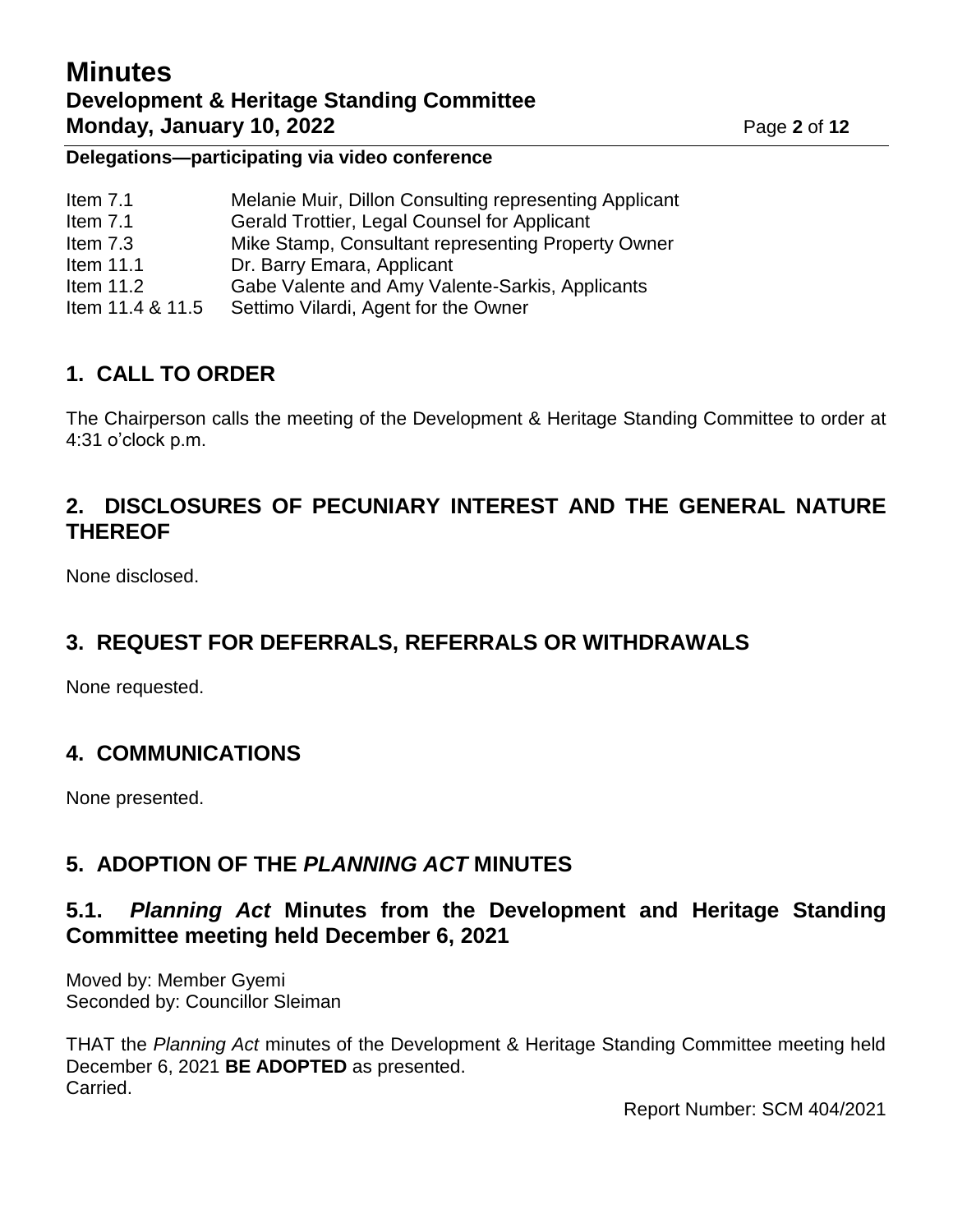# **7.** *PLANNING ACT* **MATTERS**

### **7.1. Rezoning Application for properties known as 3945 and 3985 Dougall Avenue; Applicant: 2319576 Ontario Ltd.; File No. Z-014/19, ZNG/5898; Ward 1**

Moved by: Councillor Sleiman Seconded by: Councillor Holt

Decision Number: **DHSC 357**

- I. THAT an amendment to the Zoning By-law 8600 to change the zoning of Part of lots 133 and 134, RP 1478, located on the northwest corner of the intersection of Dougall Avenue and Roseland Drive East, and municipally known as 3945 and 3985 Dougall Avenue, from RD1.4 to CD1.3 **BE DENIED** for reasons noted in the report, particularly the following:
	- a. The amendment is not consistent with the PPS;
	- b. The amendment does not conform with the Official Plan; and

c. Approval of the requested amendment is not good planning.

Carried.

Member Gyemi voting nay.

Report Number: S 39/2020 Clerk's File: ZB/13592

## **7.2. Rezoning - Chantelle Bayley - 2422 Rossini Blvd Z 035-21 [ZNG-6573] - Ward 5**

Moved by: Councillor Sleiman Seconded by: Member Gyemi

Decision Number: **DHSC 358**

THAT Zoning By-law 8600 **BE AMENDED** for Lot 81 and Pt Block I, Plan 1102 municipally known as 2422 Rossini Blvd, by adding a site-specific exception to Section 20(1) as follows:

#### 431. **EAST SIDE OF ROSSINI BOULEVARD, SOUTH OF YPRES STREET**

For the lands comprising Lot 81 and Pt Block I, Plan 1102, one *multiple dwelling* with a maximum of three *dwelling units* shall be an additional permitted main use and shall be subject to the following additional provisions:

- a) Lot Width minimum 15.0 m
- b) Lot Area minimum  $450.0 \text{ m}^2$
- c) Lot Coverage maximum 45.0%
- d) Main Building Height maximum 10.0 m
- e) Front Yard Depth minimum 6.0 m
- g) Side Yard Width minimum 1.20 m

Carried.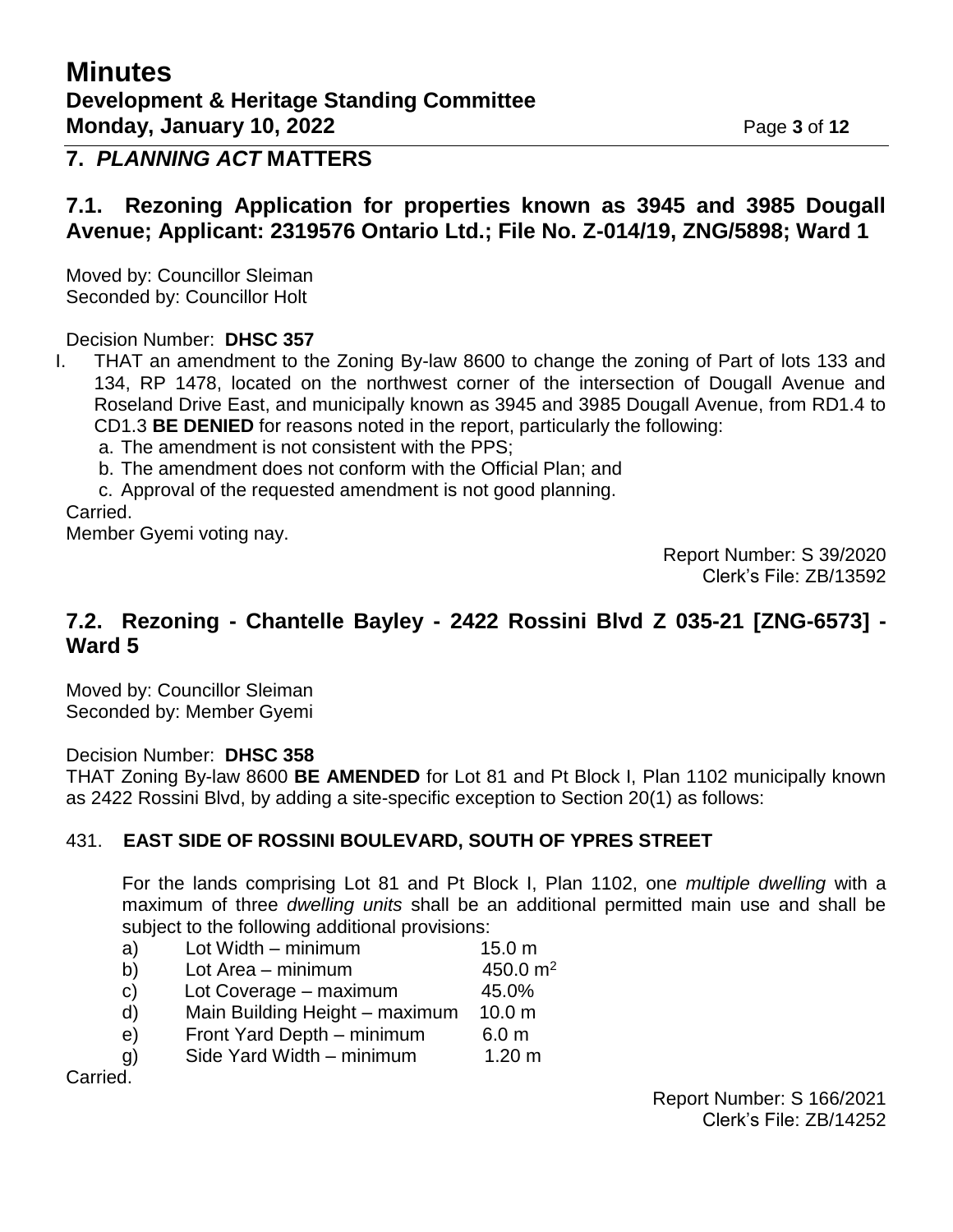# **Minutes Development & Heritage Standing Committee Monday, January 10, 2022** Page 4 of 12

**7.3. Rezoning - Brisson Property Management - 2920 Langlois - Z-033/21 ZNG/6544 - Ward 10**

Moved by: Councillor Morrison Seconded by: Member Moore

#### Decision Number: **DHSC 359**

THAT Zoning By-law 8600 **BE AMENDED** by changing the zoning of Lot 5 & Part Lot 6, Registered Plan 1246 (known municipally as 2920 Langlois Avenue; Roll No 070-070-02200) situated on the east side of Langlois, south of Grand Marais Road East, from Residential District 1.1 (RD1.1) to Residential District 2.1 (RD2.1). Carried.

> Report Number: S 168/2021 Clerk's File: ZB/14230

There being no further business the meeting of the Development & Heritage Standing Committee (*Planning Act* Matters) portion is adjourned at 6:02 o'clock p.m.

The Chairperson calls the Administrative Items portion of the Development & Heritage Standing Committee meeting to order at 6:02 o'clock p.m.

# **9. PRESENTATIONS AND DELEGATIONS (COMMITTEE ADMINISTRATIVE MATTERS)**

See Items 11.1, 11.4, 11.5 & 11.2.

# **10.** *HERITAGE ACT* **MATTERS**

None presented.

#### **11. ADMINISTRATIVE ITEMS**

## **11.1. Economic Revitalization Community Improvement Plan (CIP) application submitted by 2810859 Ontario Inc for 10700 Tecumseh Road East (Ward 7)**

#### **Dr. Barry Emara, Applicant**

Dr. Barry Emara, Applicant, appears via video conference before the Development and Heritage Standing Committee regarding the administrative report "Economic Revitalization Community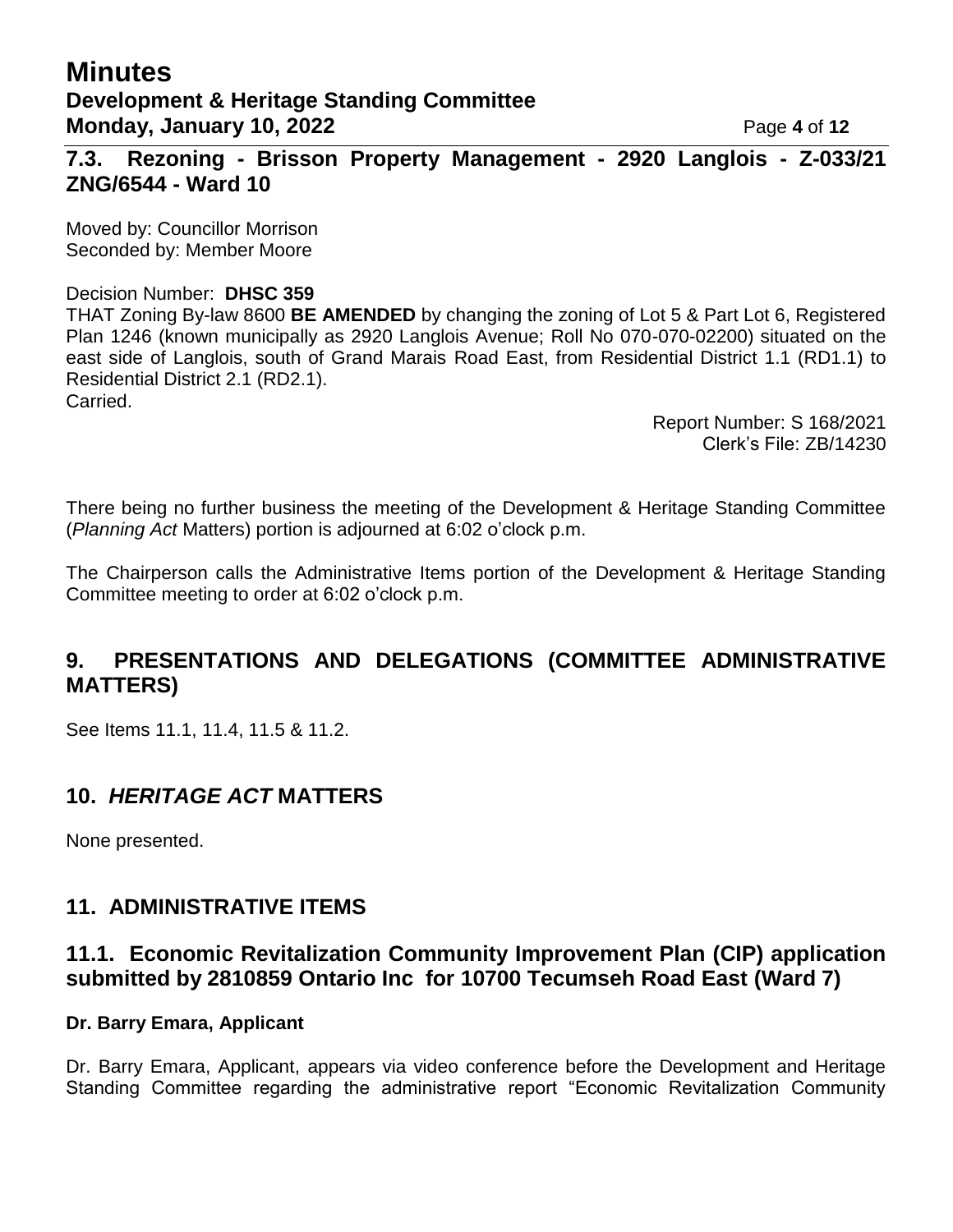# **Minutes Development & Heritage Standing Committee Monday, January 10, 2022 Page 5** of 12

Improvement Plan (CIP) application submitted by 2810859 Ontario Inc. for 10700 Tecumseh Road East (Ward 7)" and is available for questions.

Councillor Bortolin commends the applicant/owner and indicates that the CIP applications are garnering positive outcomes for the community; that these groups that are applying for the grants are taking time and ensuring that the heritage aspects of these properties are respected and are bringing good things to the neighbourhoods.

Moved by: Councillor Gill Seconded by: Councillor Holt

Decision Number: **DHSC 360**

- I. THAT the request made by 2810859 Ontario Inc to participate in the Small Business Investment Grant Program **BE APPROVED** for the property located at 10700 Tecumseh Road East for up to 10 years or until 100% of the eligible costs are repaid pursuant to the City of Windsor Economic Revitalization Community Improvement Plan; and,
- II. THAT Administration **BE DIRECTED** to prepare an agreement between the City, 2810859 Ontario Inc, and/or persons or companies that have legally been assigned the right to receive grant payments, to implement the Small Business Investment Grant Program in accordance with all applicable policies, requirements, and provisions contained within the Economic Revitalization Community Improvement Plan to the satisfaction of the City Planner for content, the Commissioner of Legal Services as to legal form, and the CFO/City Treasurer as to financial implications; and,
- III. THAT the CAO and City Clerk **BE AUTHORIZED** to sign the Small Business Investment Grant Program Agreement; and further,
- IV. THAT the approval to participate in the Small Business Investment Grant Program **EXPIRE** if the grant agreement is not signed by applicant and owner within one year following Council approval. The City Planner may extend the deadline for up to one year upon request from the applicant.

Carried.

Report Number: S 161/2021 Clerk's File: SPL/10759

## **11.4. Ford City/Building Facade Improvement CIP Application for 1093 Drouillard Road. Owner: Kyle McDonald – Ward 5**

#### **Settimo Vilardi, Agent for the Owner**

Settimo Vilardi, agent for the owner, appears via video conference before the Development and Heritage Standing Committee regarding the administrative report "Ford City/Building Facade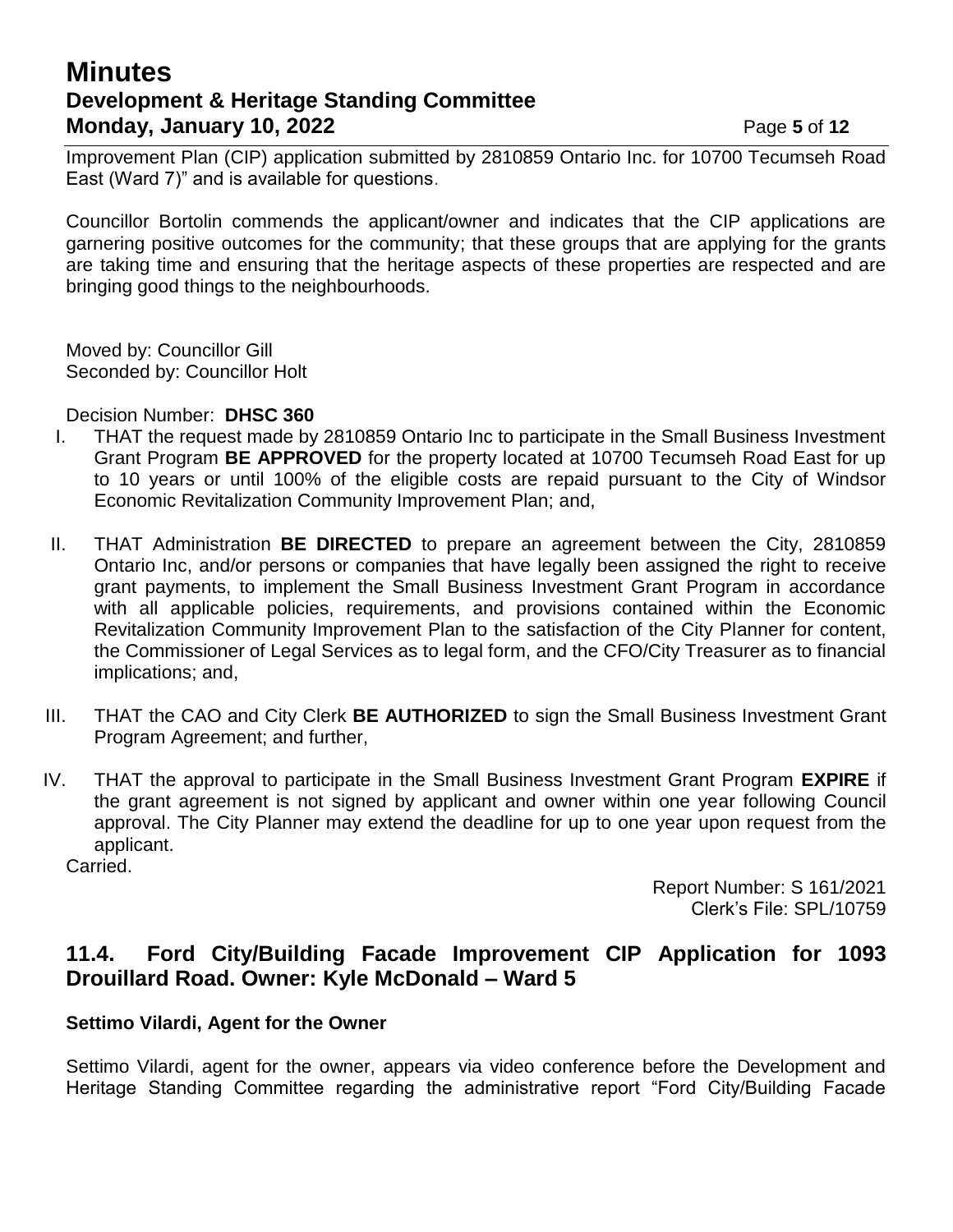# **Minutes Development & Heritage Standing Committee Monday, January 10, 2022 Page 6** of 12

Improvement CIP Application for 1093 Drouillard Road. Owner: Kyle McDonald – Ward 5" and is available for questions.

Councillor Sleiman inquires about two buildings being merged on title and incorporated into one address. Kevin Alexander, Senior Planner – Special Projects, appears via video conference before the Development and Heritage Standing Committee regarding the administrative report "Ford City/Building Facade Improvement CIP Application for 1093 Drouillard Road. Owner:Kyle McDonald – Ward 5" and indicates that for this application the buildings will be treated as two separate applications and provides details related to the application. Mr. Alexander indicates that he anticipates that there will be two separate addresses.

Moved by: Councillor Sleiman Seconded by: Councillor Gill

- I. THAT the request for incentives under the Ford City CIP Financial Incentive Programs made by 2156567 Ontario Ltd., (c/o Kyle McDonald), owner of the property located at 1093 Drouillard Road **BE APPROVED**, for the following incentive programs:
	- i. Retail Investment Grant in the amount of \$15,000 for one (1) ground floor retail unit;
	- ii. Municipal Development Fees Grant Program in the amount of \$3,902;
	- iii. Building/Property Improvement Tax Increment Grant Program for 100% of the municipal portion of the tax increment for up to 10 years in the amount of +/- 1,040 per year.
- II. THAT subject to completion and review satisfactory to the City Planner, the request made by 2156567 Ontario Ltd., (c/o Kyle McDonald), owner of the property located at 1093 Drouillard Road **BE APPROVED** for grants totalling a maximum of \$15,000 in principle under the *Building Facade Improvement Program and Urban Design Guidelines for Main Streets* Community Improvement Plan; and,
- III. THAT Administration **BE AUTHORIZED** to prepare the agreement between the City and 2156567 Ontario Ltd. (c/o Kyle McDonald) to implement the *Building/Property Improvement Tax Increment Grant Program* (only) in accordance with all applicable policies, requirements to the satisfaction of the City Planner as to content, the City Solicitor as to legal form, and the CFO/City Treasurer as to financial implications; and,
- IV. THAT the CAO and City Clerk **BE AUTHORIZED** to sign the Grant Agreement(s) in content satisfactory to the City Planner, in financial content to the satisfaction of the City Treasurer and in form satisfactory to the City Solicitor; and,
- V. THAT funds in the amount of \$15,000 for the *Retail Investment Grant* Program and \$3,902 for the *Municipal Development Fees Grant Program* **BE TRANSFERRED** from the CIP Reserve Fund to the Ford City CIP Fund (Project #7181046); and,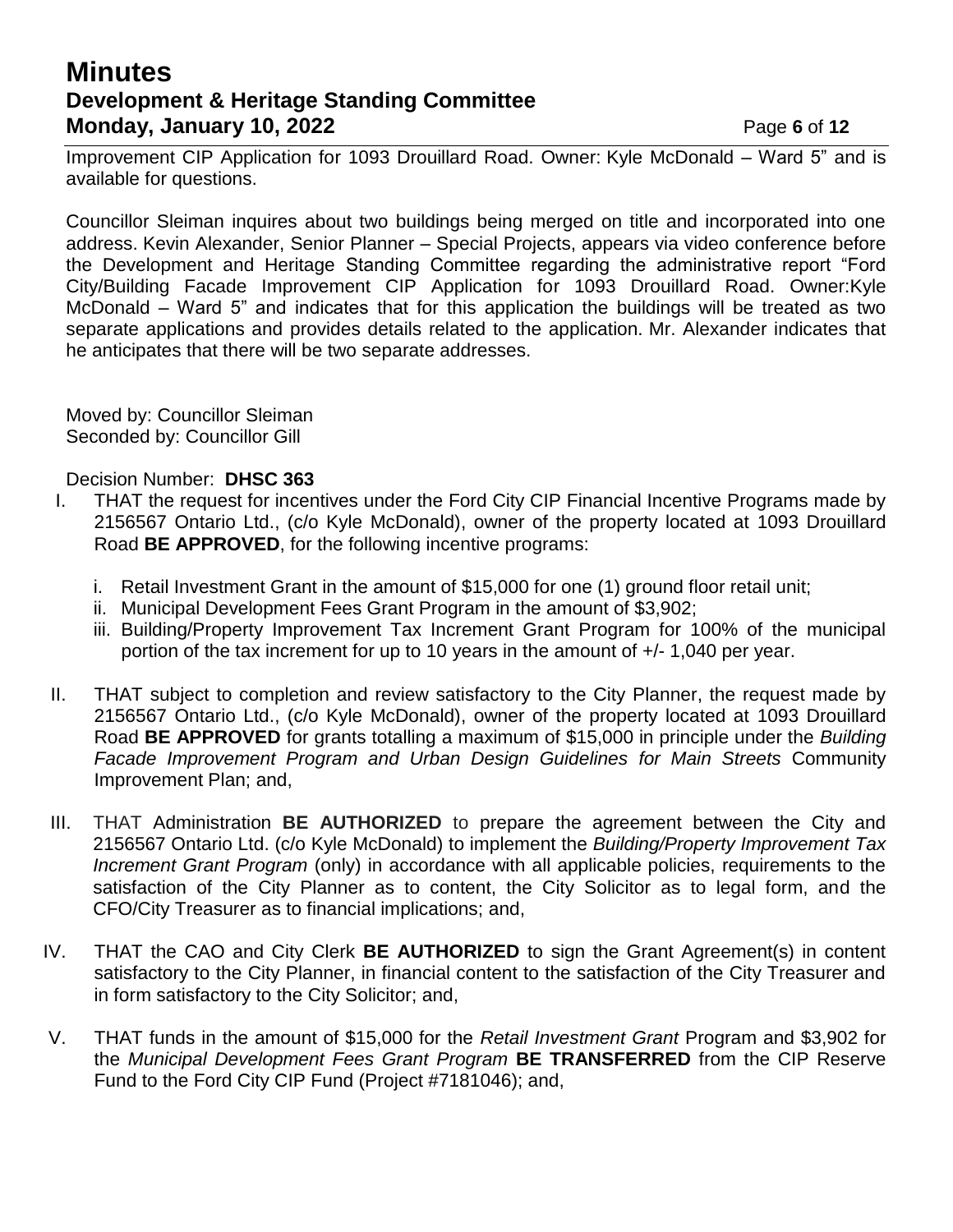# **Minutes Development & Heritage Standing Committee Monday, January 10, 2022** Page **7** of 12

- VI. THAT funds in the amount of \$15,000 under the *Building Facade Improvement Program and Urban Design Guidelines for Main Streets CIP* **BE TRANSFERRED** from the CIP Reserve Fund to the new Building Facade Improvement Program – Main Streets CIP project fund; and,
- VII. THAT grants **BE PAID** to 2156567 Ontario Ltd. (c/o Kyle McDonald) upon completion of improvements to the interior/exterior of the Ford City CIP Fund (Project #7181046) and facade improvements through the new Building Facade Improvement Program – Main Streets CIP project fund to the satisfaction of the City Planner and Chief Building Official; and further,
- VIII. THAT grants approved **SHALL LAPSE** and **BE UNCOMMITTED** if the applicant has not completed the work and fulfilled the conditions within 3 years of the approval date. Carried.

Report Number: S 170/2021 Clerk's File: Z/13251

## **11.5. Ford City/Building Facade Improvement CIP Application for 2778 Richmond Street. Owner: Kyle McDonald – Ward 5**

#### **Settimo Vilardi, Agent for the Owner**

Settimo Vilardi, agent for the owner, appears via video conference before the Development and Heritage Standing Committee regarding the administrative report "Ford City/Building Facade Improvement CIP Application for 2778 Richmond Street. Owner: Kyle McDonald – Ward 5" and is available for questions.

Councillor Holt commends the agent and the owner for the application.

Councillor Bortolin commends the efforts by the agent and applicant to take advantage of the CIP funding that is available and to build something long-lasting and beneficial for the community.

Moved by: Councillor Sleiman Seconded by: Councillor Holt

- I. THAT the request for incentives under the Ford City CIP Financial Incentive Programs made by 2156567 Ontario Ltd., (c/o Kyle McDonald), owner of the property located at 2778 Richmond Street **BE APPROVED**, for the following incentive programs:
	- i. Retail Investment Grant in the amount of \$15,000 for one (1) ground floor retail unit;
	- ii. Municipal Development Fees Grant Program in the amount of \$40.00
	- iii. Building/Property Improvement Tax Increment Grant Program for 100% of the municipal portion of the tax increment for up to 10 years in the amount of +/- 1,275 per year.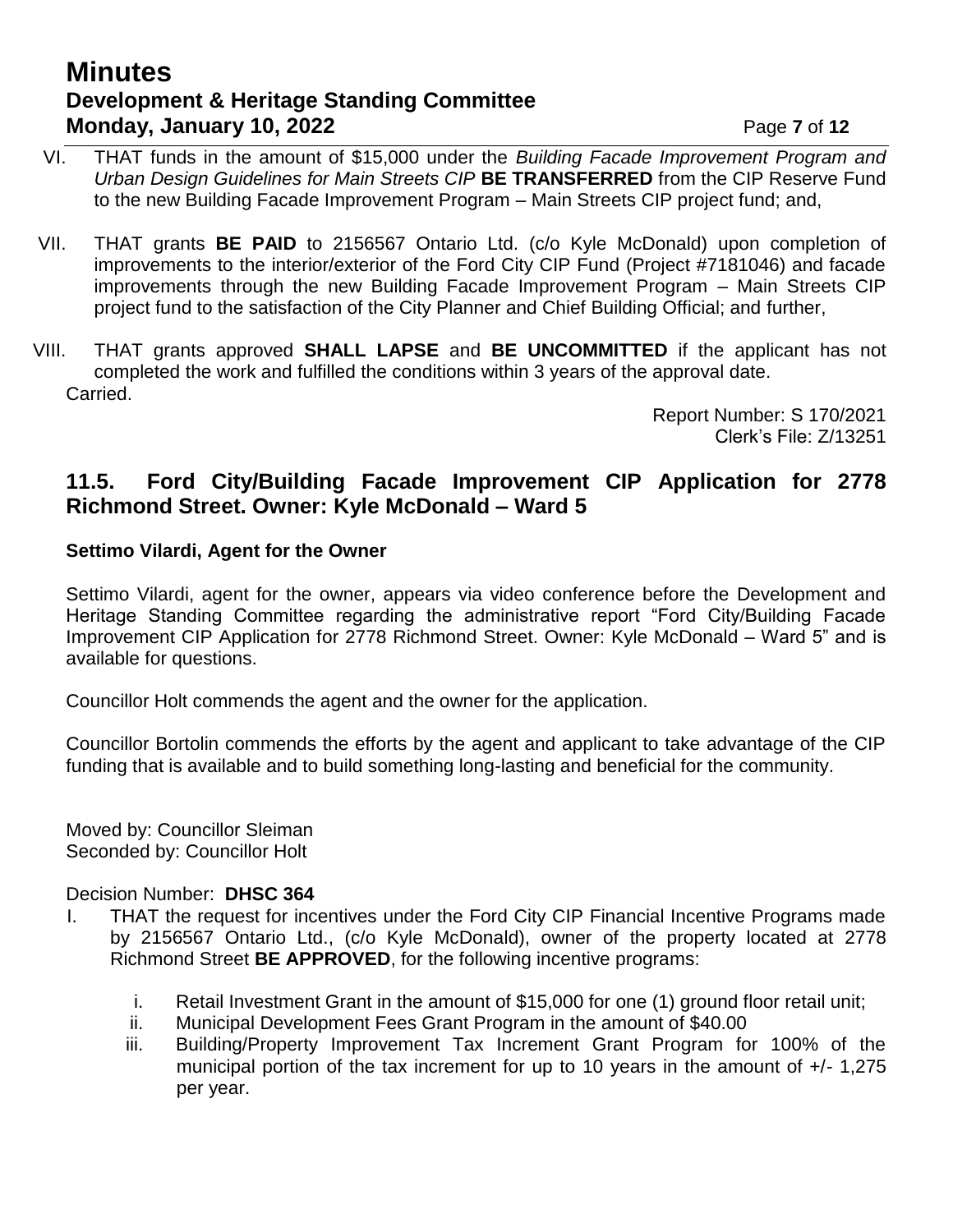# **Minutes Development & Heritage Standing Committee Monday, January 10, 2022 Page 8** of 12

- II. THAT subject to completion and review satisfactory to the City Planner, the request made by 2156567 Ontario Ltd., (c/o Kyle McDonald), owner of the property located at 2778 Richmond Street **BE APPROVED** for grants totalling a maximum of \$15,000 in principle under the *Building Facade Improvement Program and Urban Design Guidelines for Main Streets* Community Improvement Plan; and,
- III. THAT Administration **BE AUTHORIZED** to prepare the agreement between the City and 2156567 Ontario Ltd. (c/o Kyle McDonald) to implement the *Building/Property Improvement Tax Increment Grant Program* (only) in accordance with all applicable policies, requirements to the satisfaction of the City Planner as to content, the City Solicitor as to legal form, and the CFO/City Treasurer as to financial implications; and,
- IV. THAT the CAO and City Clerk **BE AUTHORIZED** to sign the Grant Agreement(s) in content satisfactory to the City Planner, in financial content to the satisfaction of the City Treasurer and in form satisfactory to the City Solicitor; and,
- V. THAT funds in the amount of \$15,000 under the *Retail Investment Grant* Program and funds in the amount of \$40.00 under the *Municipal Development Fees Grant Program* **BE TRANSFERRED** from the CIP Reserve Fund to the Ford City CIP Fund (Project #7181046); and,
- VI. THAT funds in the amount of \$15,000 under the *Building Facade Improvement Program and Urban Design Guidelines for Main Streets CIP* **BE TRANSFERRED** from the CIP Reserve Fund to the new Building Facade Improvement Program – Main Streets CIP project fund; and,
- VII. THAT grants **BE PAID** to 2156567 Ontario Ltd. (c/o Kyle McDonald) upon completion of improvements to the interior/exterior of the Ford City CIP Fund (Project #7181046) and facade improvements through the Building Facade Improvement Program – Main Streets CIP project fund to the satisfaction of the City Planner and Chief Building Official; and further,
- VIII. THAT grants approved **SHALL LAPSE** and **BE UNCOMMITTED** if the applicant has not completed the work and fulfilled the conditions within 3 years of the approval date. Carried.

Report Number: S 169/2021 Clerk's File: Z/13251

## **11.2. Brownfield Redevelopment Community Improvement Plan (CIP) application submitted by Amy-Lynn and Gabriel Valente for 10965 Riverside Drive East (Ward 7)**

#### **Gabe Valente and Amy Valente-Sarkis, Applicants**

Gabe Valente and Amy Valente-Sarkis, Applicants, appears via video conference before the Development and Heritage Standing Committee regarding the administrative report "Brownfield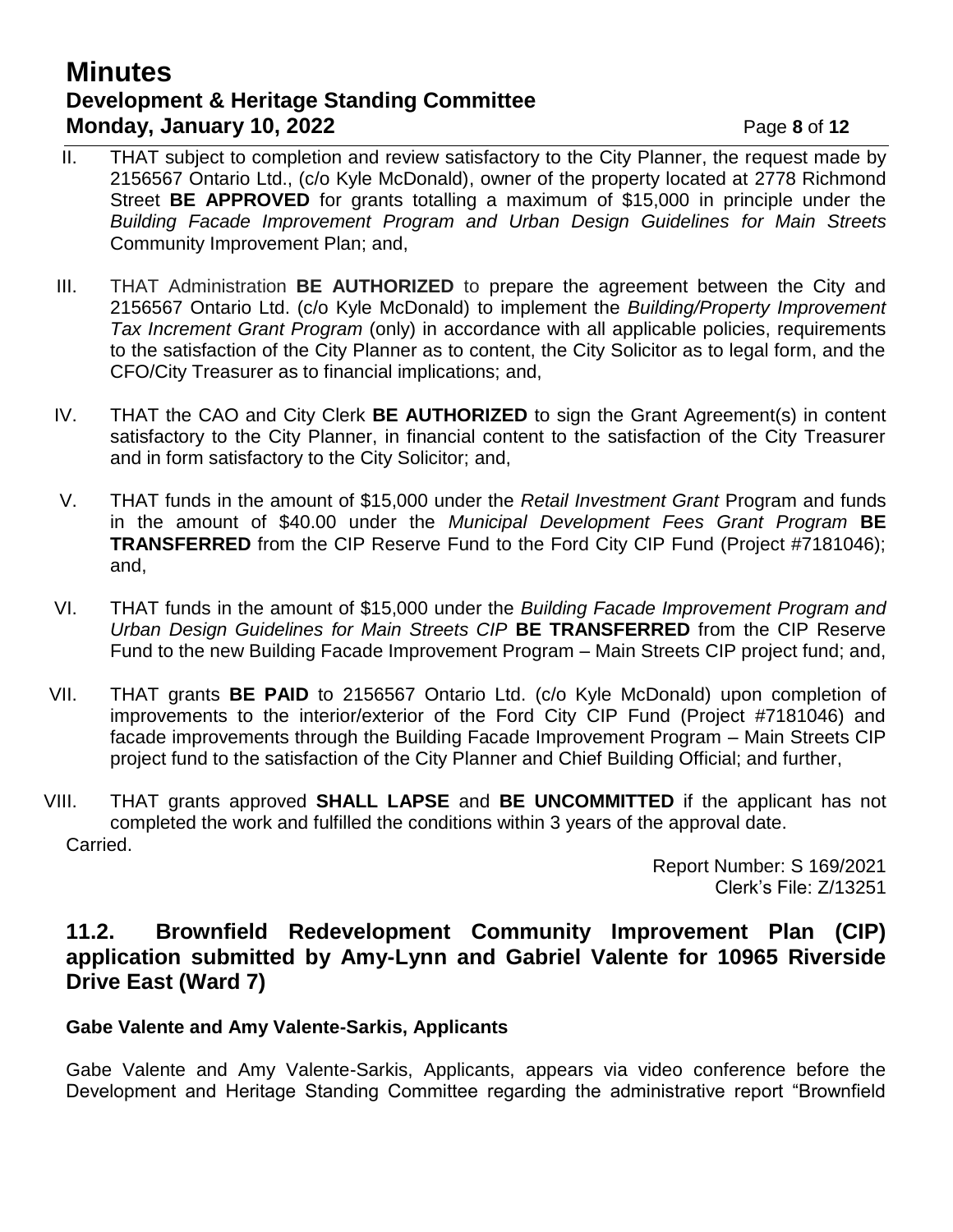# **Minutes Development & Heritage Standing Committee Monday, January 10, 2022** Page 9 of 12

Redevelopment Community Improvement Plan (CIP) application submitted by Amy-Lynn and Gabriel Valente for 10965 Riverside Drive East (Ward 7)" and are available for questions.

Councillor Gill inquires about the funding for the Brownfield Redevelopment CIP.

Greg Atkinson, Senior Planner – Economic Development, appears via video conference before the Development and Heritage Standing Committee regarding the administrative report "Brownfield Redevelopment Community Improvement Plan (CIP) application submitted by Amy-Lynn and Gabriel Valente for 10965 Riverside Drive East (Ward 7)" and indicates that the CIP reserve fund currently has \$682,341.52, and this does not include requests that are currently being considered by the standing committee or have been endorsed by the standing committeee and are not yet approved by City Council.

Councillor Gill inquires about how the fund is replenished. Mr. Atkinson indicates that the fund is replenished by Council approval. Councillor Bortoloin provides some background related to when Council decides to replenish the account; it has been done through the budget process. Councillor Bortolin adds that administration will provide Council a report prior to the fund being depleted so that Council can decide to provide additional funding and that, in the past, the funding request has been dealt with through the budget process.

Moved by: Councillor Gill Seconded by: Councillor Holt

- I. THAT the request made by Amy-Lynn and Gabriel Valente to participate in the Environmental Site Assessment Grant Program **BE APPROVED** for the completion of a proposed Phase II Environmental Site Assessment Study and Remedial Work Plan for property located at 10965 Riverside Drive East pursuant to the City of Windsor Brownfield Redevelopment Community Improvement Plan; and,
- II. THAT the City Treasurer **BE AUTHORIZED** to issue payment up to a maximum of \$25,000 based upon the completion and submission of a Phase II Environmental Site Assessment and Remedial Work Plan (if necessary) completed in a form acceptable to the City Planner and City Solicitor; and,
- III. THAT the grant funds in the amount of \$25,000 under the Environmental Site Assessment Grant Program **BE TRANSFERRED** from the CIP Reserve Fund 226 to Brownfield Strategy Remediation (project 7069003) when the eligible work is completed to the satisfaction of the City Planner; and further,
- IV. THAT should the proposed Phase II Environmental Site Assessment Study and Remedial Work Plan not be completed within two (2) years of Council approval, the approval **BE RESCINDED** and the funds be uncommitted and made available for other applications. Carried.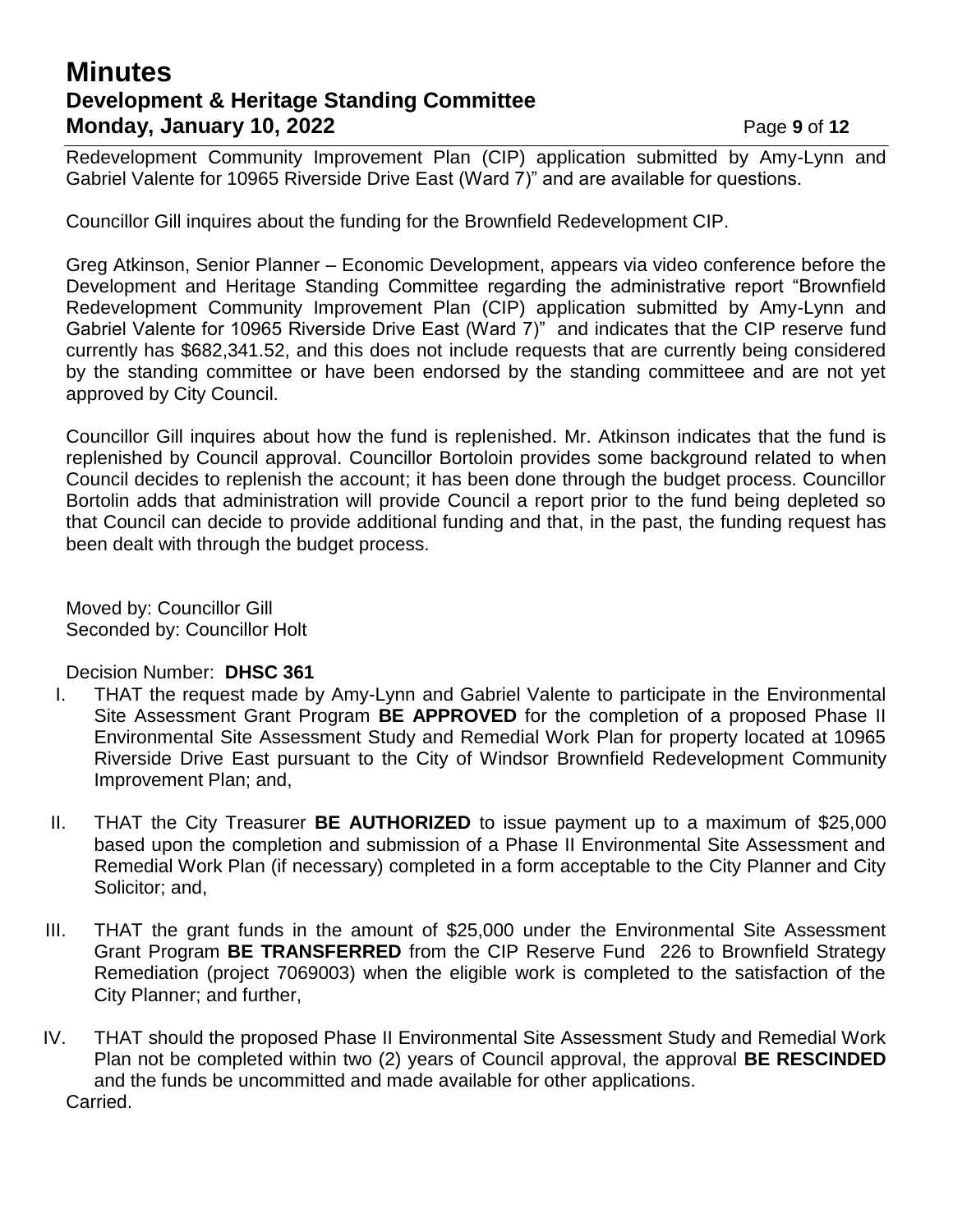Report Number: S 162/2021 Clerk's File: Z/8955

# **11.3. University Avenue and Wyandotte Street Community Improvement Plan (CIP) Application submitted by 2605385 Ontario Inc. on behalf of AIPL Holdings Inc. for 1200 University Avenue West (Ward 3)**

Moved by: Councillor Holt Seconded by: Councillor Gill

- I. THAT the request made by 2605385 Ontario Inc. on behalf of AIPL Holdings Inc. for the redevelopment of 1200 University Avenue West to participate in the:
	- a. Commercial/Mixed Use Building Facade Improvement Program **BE APPROVED** for a 50% matching grant to a maximum amount of \$30,000 for eligible costs incurred after November 4, 2021 pursuant to the University Avenue and Wyandotte Street Community Improvement Plan;
	- b. Building/Property Improvement Tax Increment Grant Program **BE APPROVED** for 100% of the municipal portion of the tax increment resulting from the proposed development for five (5) years in accordance with the University Avenue and Wyandotte Street Community Improvement Plan;
	- c. Should 1200 University Avenue West be designated under Part IV of the *Ontario Heritage Act*, the Building/Property Improvement Tax Increment Grant Program **BE APPROVED** for 100% of the municipal portion of the tax increment resulting from the proposed development for an additional five (5) years for a total of ten (10) years in accordance with the University Avenue and Wyandotte Street Community Improvement Plan;
	- d. Municipal Development Fees Grant Program **BE APPROVED** for eligible municipal fees incurred after November 4, 2021 up to a maximum amount of \$50,000 pursuant to the University Avenue and Wyandotte Street Community Improvement Plan;
	- II. THAT any replacement masonry unit samples **BE APPROVED** by the City to the satisfaction of the City Planner prior to installation; and,
- III. THAT the means, methods, and materials for cleaning of the brick and any historic masonry restoration/repair **BE COMMUNICATED** to the City for approval to the satisfaction of the City Planner prior to the work being undertaken; and,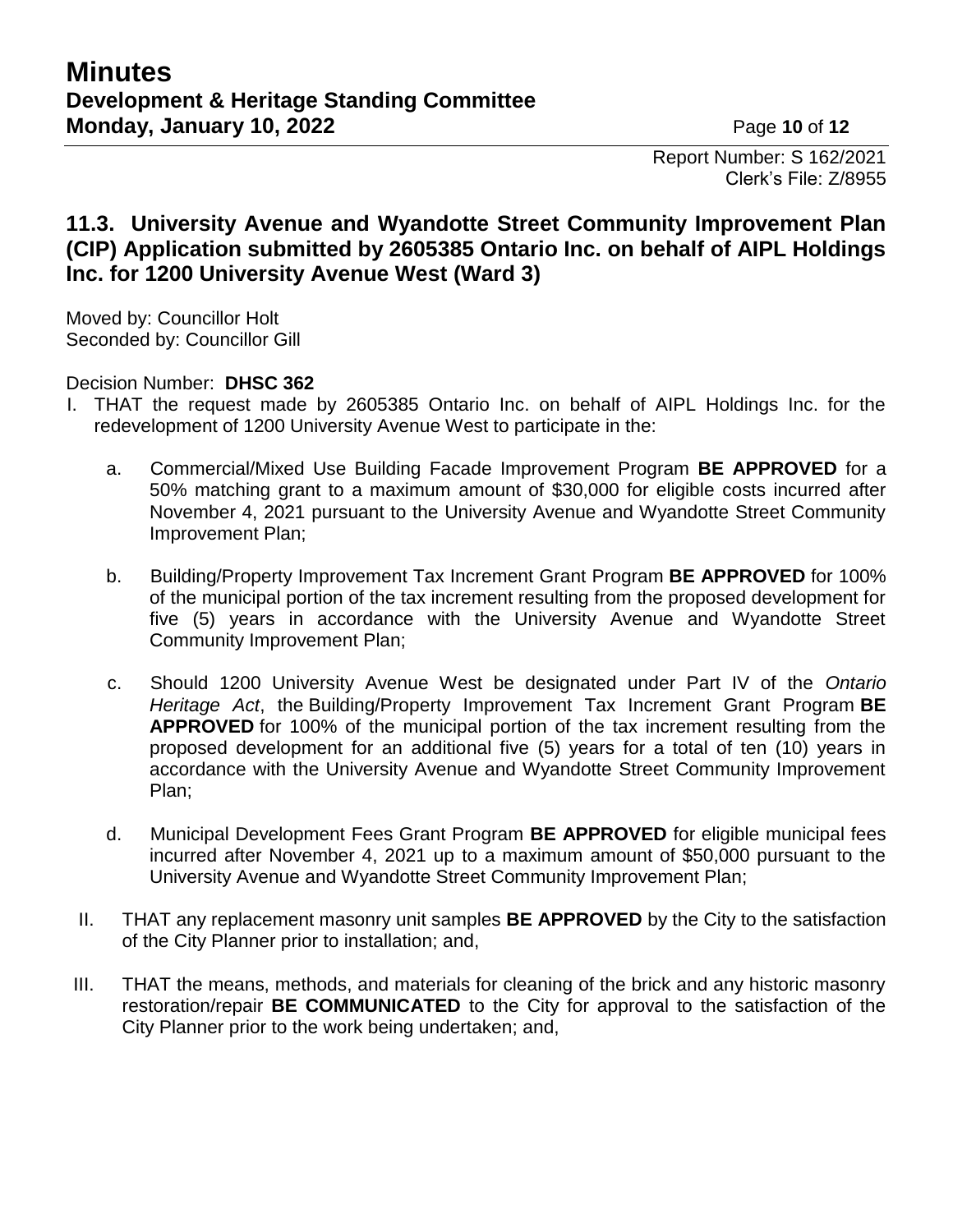# **Minutes Development & Heritage Standing Committee Monday, January 10, 2022** Page 11 of 12

- IV. THAT the reconstruction of the east wall and a sample of the work **BE REVIEWED** and **BE APPROVED** by the City to the satisfaction of the City Planner prior to the reconstitution of the entire wall face; and,
- V. THAT any further building and property signage designs not shown in Appendix 2 (Proposed Facade Improvements) **BE REVIEWED** and **BE APPROVED** to the satisfaction of the City Planner; and,
- VI. THAT Grant funds in the amount of \$30,000 under the Commercial/Mixed Use Building Facade Improvement Program and funds under the Municipal Development Fees Grant Program **BE TRANSFERRED** from the CIP Reserve Fund to a new Project for the University Avenue and Wyandotte Street Planning Fund when the work is completed;
- VII. THAT the Commercial/Mixed Use Building Facade Improvement grant **BE PAID** to 2605385 Ontario Inc. or any person or corporation that has been legally assigned the right to receive grant payments upon satisfying recommendations II through V as well as completion of the facade improvements as shown in Appendix B to Report S 163/2021 to the satisfaction of the City Planner and Chief Building Official; and,
- VIII. THAT should the eligible work not be completed within two (2) years, City Council **AUTHORIZE** that the funds under the Commercial/Mixed Use Building Facade Improvement Program be uncommitted and made available for other applications; and,
- IX. THAT Administration **BE DIRECTED** to prepare a Building/Property Improvement Tax Increment Grant agreement between the City, AIPL Holdings Inc., 2605385 Ontario Inc. or any person or corporation that has been legally assigned the right to receive grant payments to implement the grant program in accordance with all applicable policies, requirements, and provisions contained within the University Avenue and Wyandotte Street Community Improvement Plan to the satisfaction of the City Planner as to content, the Commissioner of Legal and Legislative Services as to legal form, and the CFO/City Treasurer as to financial implications; and,
- X. THAT the CAO and City Clerk **BE AUTHORIZED** to sign the Building/Property Improvement Tax Increment Grant Agreement; and further,
- XI. THAT the approval to participate in the Building/Property Improvement Tax Increment Grant Program **EXPIRE** if the grant agreement is not signed by applicant within one year following Council approval. The City Planner may extend the deadline for up to one year upon request from the applicant.

Carried.

Report Number: S 163/2021 Clerk's File: Z/14007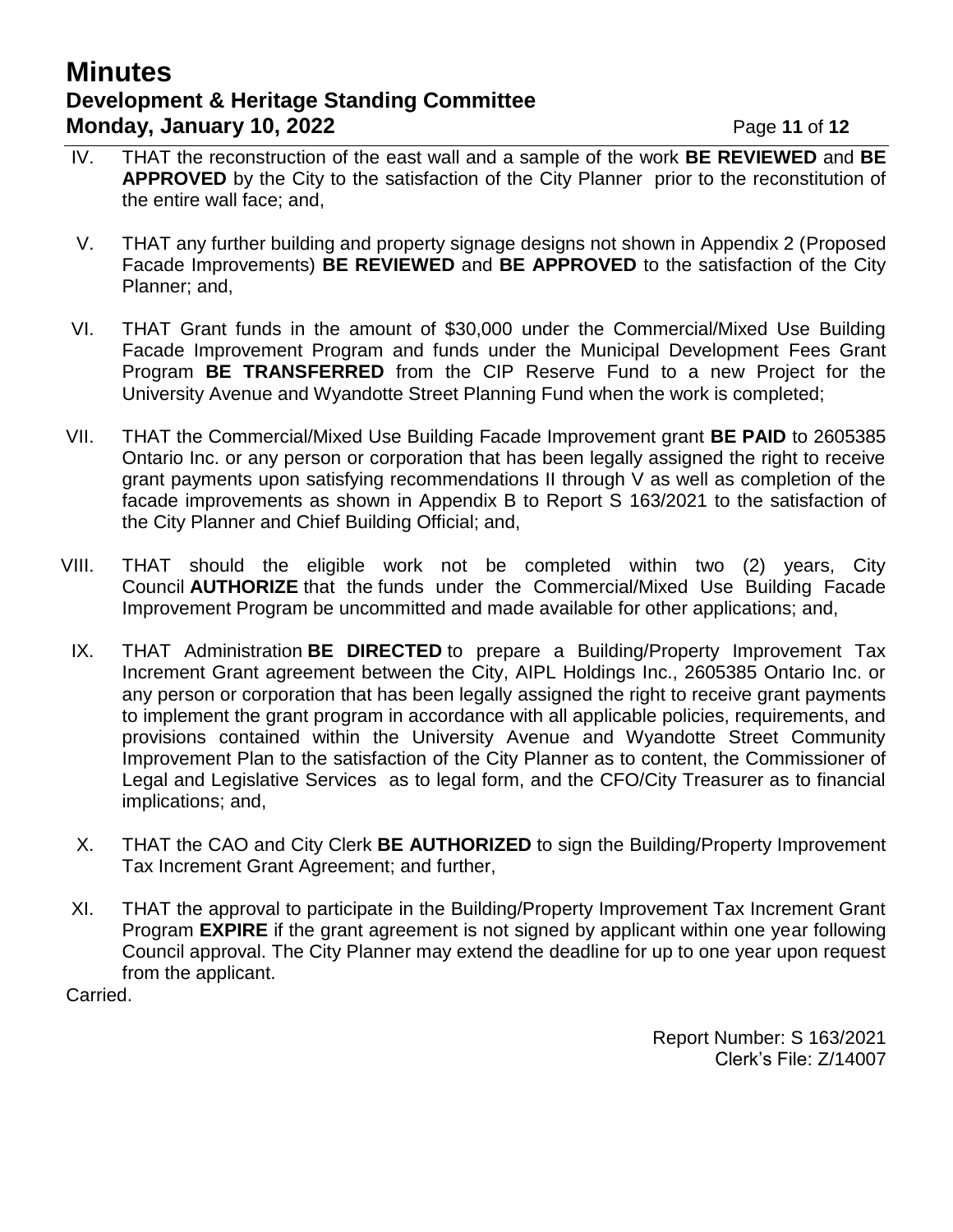# **12. COMMITTEE MATTERS**

**12.1. Minutes of the Property Standards Committee of its meeting held October 6, 2021**

Moved by: Councillor Holt Seconded by: Councillor Gill

Decision Number: **DHSC 365** THAT the minutes of the Property Standards Committee of its meeting held October 6, 2021 **BE RECEIVED**. Carried.

> Report Number: SCM 378/2021 Clerk's File: MB2021

## **13. QUESTION PERIOD**

None registered.

# **14. ADJOURNMENT**

There being no further business the meeting of the Development & Heritage Standing Committee (Administrative Matters) is adjourned at 6:14 o'clock p.m. Carried.

 $\overline{\phantom{a}}$  , and the contract of the contract of the contract of the contract of the contract of the contract of the contract of the contract of the contract of the contract of the contract of the contract of the contrac

Ward 3 - Councillor Bortolin **Deputy City Clerk / Supervisor** (Chairperson) of Council Services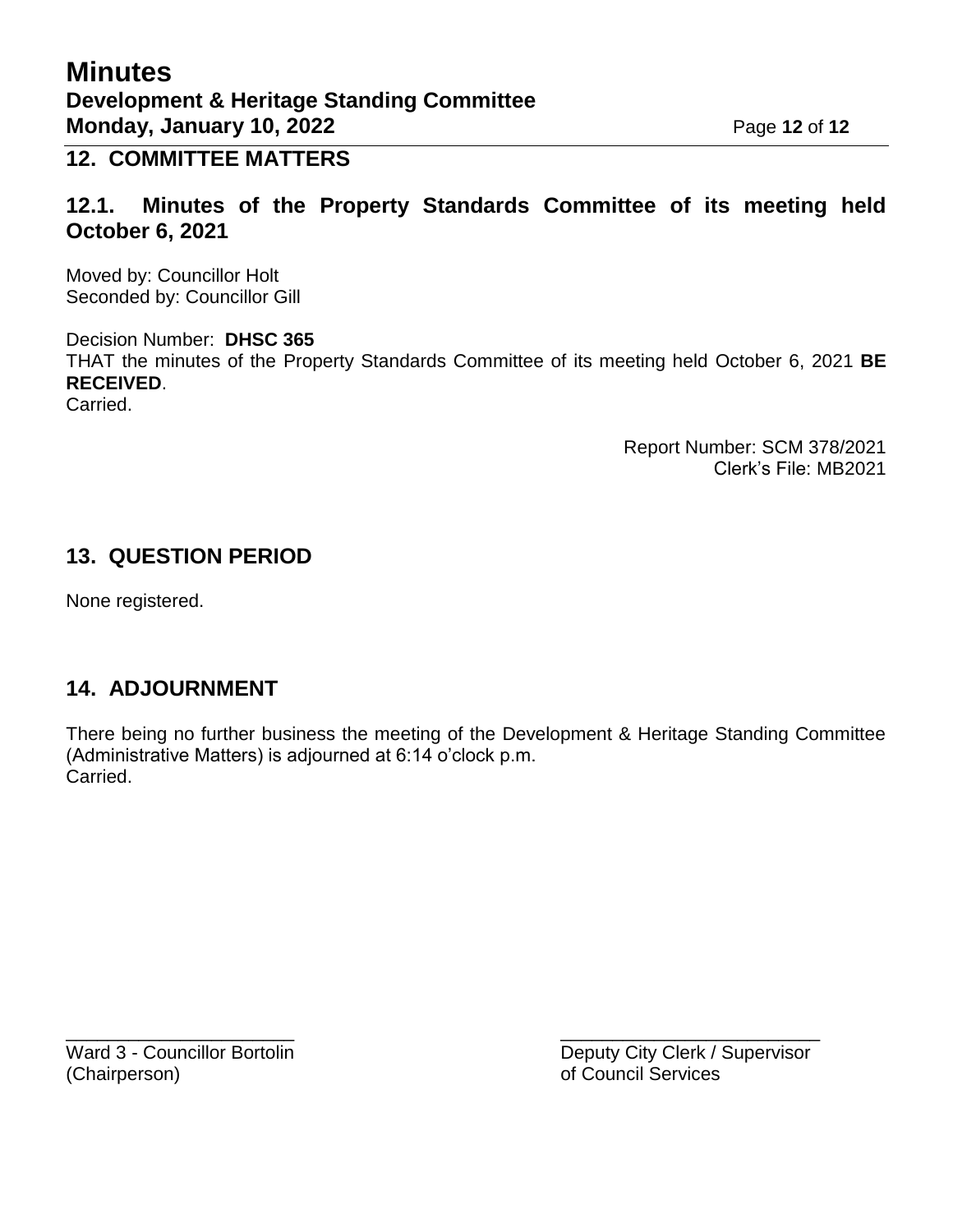



# Development & Heritage Standing Committee (*Planning Act* Matters)

Date: Monday, January 10, 2022 Time: 4:30 pm

# **MEMBERS PRESENT:**

#### **Councillors:**

Ward 3 - Councillor Bortolin (Chair) Ward 4 - Councillor Holt Ward 5 - Councillor Sleiman Ward 7 - Councillor Gill Ward 10 - Councillor Morrison

#### **Members:**

Member Gyemi Member Moore Member Rondot

Clerk's NOTE: Members participated via video conference, in accordance with Procedure By-law 98-2011 as amended, which allows for electronic participation during a declared emergency.

#### **ALSO PRESENT ARE THE FOLLOWING FROM ADMINISTRATION:**

Thom Hunt, City Planner Wira Vendrasco, Deputy City Solicitor – Legal & Real Estate Michael Cooke, Manager of Planning Policy / Deputy City Planner Neil Robertson, Manager of Urban Design / Deputy City Planner Simona Simion, Planner II – Research & Policy Support Tracy Tang, Planner II – Revitalization & Policy Initiatives Kevin Alexander, Planner III – Special Projects Greg Atkinson, Planner III – Economic Development Justina Nwaesei, Planner III – Subdivisions Adam Szymczak, Planner III – Zoning Rania Toufeili, Policy Analyst Marianne Sladic, Clerk Steno Senior Sandra Gebauer, Council Assistant Anna Ciacelli, Deputy City Clerk / Supervisor of Council Services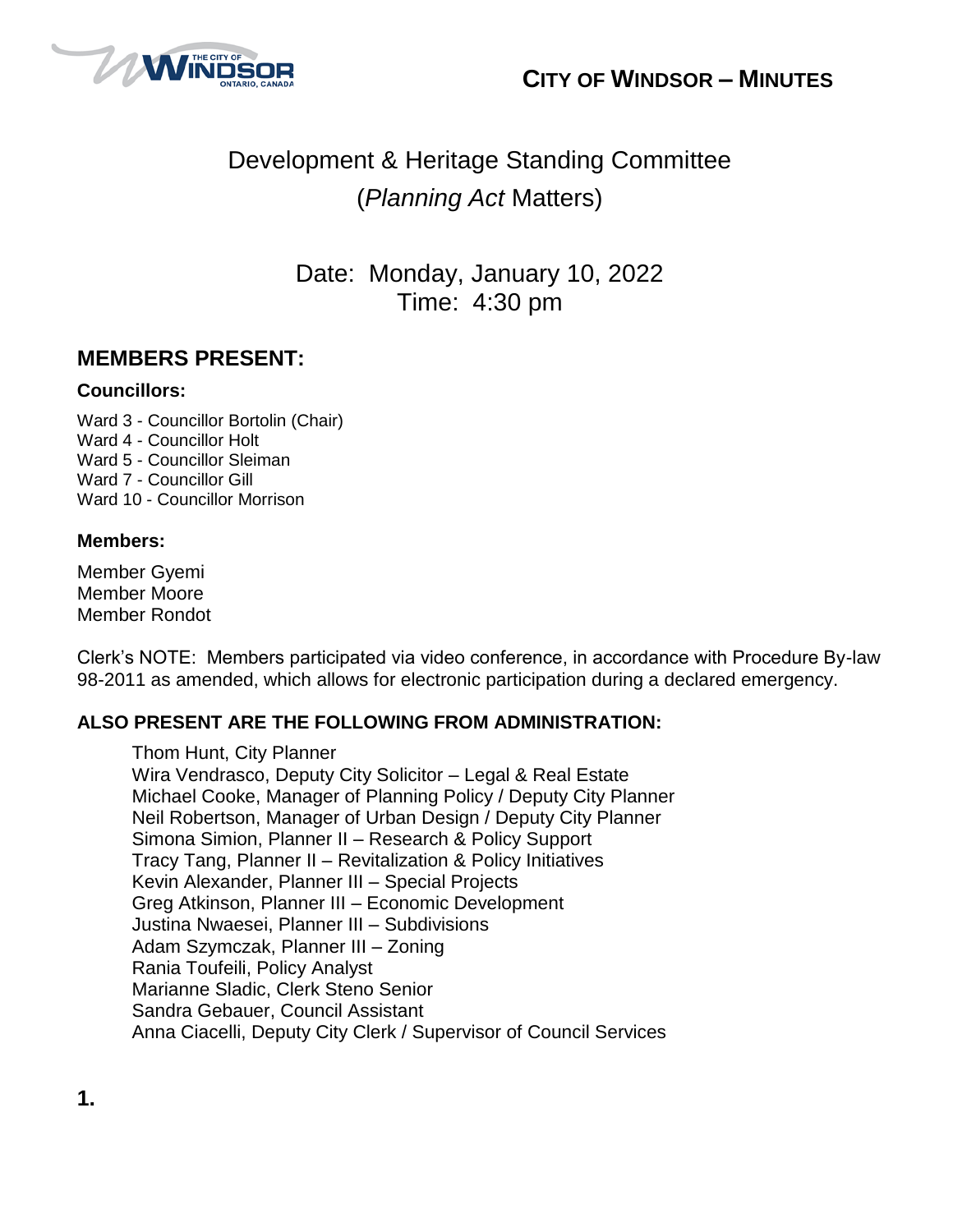# **MINUTES Development & Heritage Standing Committee January 10, 2022** Page 2 of 5

# **CALL TO ORDER**

The Chairperson calls the meeting of the Development & Heritage Standing Committee to order at 4:31 pm.

# **2. DISCLOURES OF PECUNIARY INTEREST AND THE GENERAL NATURE THEREOF**

None

# **3. REQUEST FOR DEFERRALS, REFERRALS OR WITHDRAWALS**

None

# **4. COMMUNICATIONS**

None

# **5. ADOPTION OF THE PLANNING ACT MINUTES**

# **5.1 Minutes of the Development & Heritage Standing Committee (***Planning Act Matters***) minutes held December 6, 2021.**

Moved by: Member Gyemi Seconded by: Councillor Sleiman

THAT the Minutes of the Development & Heritage Standing Committee meeting (*Planning Act Matters*) meeting held December 6, 2021 **BE ADOPTED** as presented.

CARRIED, UNANIMOUSLY.

Report Number: SCM 404/2021 Clerk's File: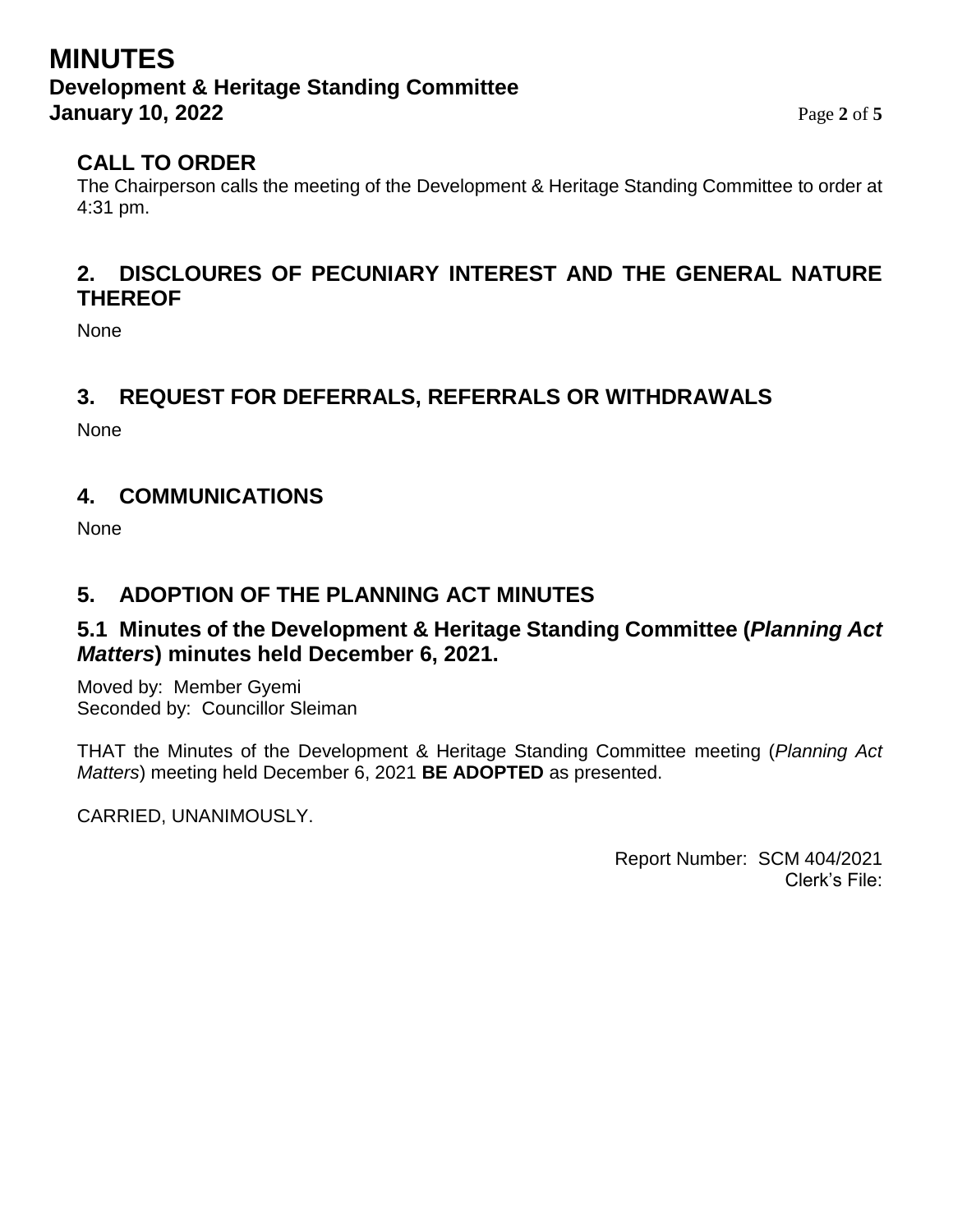# **6. PRESENTATION & DELEGATIONS (***PLANNING ACT MATTERS***)**

#### **Delegations—participating via video conference**

- Item 7.1 Melanie Muir, Dillon Consulting representing Applicant
- Item 7.1 Gerald Trottier, Legal Counsel for Applicant
- Item 7.3 Mike Stamp, Consultant representing Property Owner

## **7. PLANNING ACT MATTERS**

## **7.1 Z-014/19 [ZNG/5896] – 2319576 Ontario Ltd 3985 & 3945 Dougall Ave – Rezoning Ward 1**

Justina Nwaesei, author, Planner III – Subdivisions

Ms Nwaesei provides a brief presentation of the application noting recommendation to deny approval.

Melanie Muir – Dillon Consulting (agent) – disagrees with the recommendation and provides a brief presentation of her own.

Gerald Trottier (attorney for applicant) is in agreement with the proposal provided by Ms. Muir and is available for questions.

Member Gyemi seeks clarification that the report is the same as previously presented. Members Gyemi, Moore & Rondot and Councillors Morrison & Sleiman seek further clarification with respect to Commercial uses in the Provincial Policy Statement, OP designation, OP policy regarding extension of Commercial Corridor, clarification of the role of vacancy rate in the Planning Justification, parking requirements and provisions. The Chair advises that some of the inquiries relate to Site Plan Control and those issues will be addressed at that time.

Moved by: Councillor Sleiman Seconded by: Councillor Holt

Decision Number: **DHSC 357**

#### RECOMMENDATIONS

- I. THAT an amendment to the Zoning By-law 8600 to change the zoning of Part of lots 133 and 134, RP 1478, located on the northwest corner of the intersection of Dougall Avenue and Roseland Drive East, and municipally known as 3945 and 3985 Dougall Avenue, from RD1.4 to CD1.3 **BE DENIED** for reasons noted in the report, particularly the following:
	- a. The amendment is not consistent with the PPS;
	- b. The amendment does not conform with the Official Plan; and
	- c. Approval of the requested amendment is not good planning.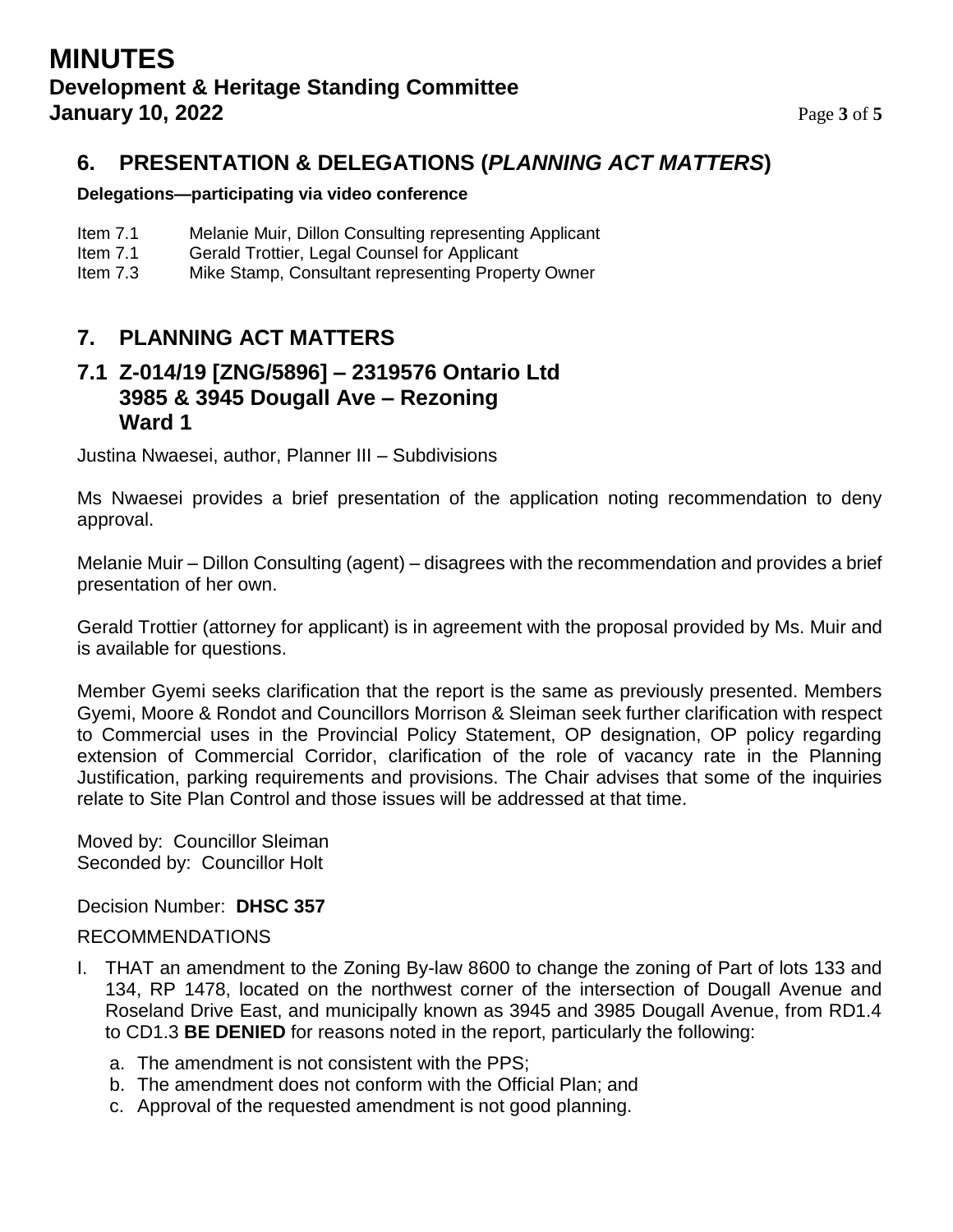# **MINUTES Development & Heritage Standing Committee January 10, 2022** Page 4 of 5

Motion CARRIED Member Gyemi voting nay.

> Report Number: S 39/2020 Clerk's File: ZB/13592

# **7.2 Z-035/21 [ZNG/6573] – Chantelle Bayley 2422 Rossini Blvd – Rezoning Ward 5**

Steven Payne & Simona Simion, Authors, Coop Student & Planner III – Research & Policy Support

Ms Simion provides a brief presentation of the application.

Moved by: Councillor Sleiman Seconded by: Member Gyemi

Decision Number: **DHSC 358**

RECOMMENDATIONS

THAT Zoning By-law 8600 **BE AMENDED** for Lot 81 and Pt Block I, Plan 1102 municipally known as 2422 Rossini Blvd, by adding a site-specific exception to Section 20(1) as follows:

#### 431. **EAST SIDE OF ROSSINI BOULEVARD, SOUTH OF YPRES STREET**

For the lands comprising Lot 81 and Pt Block I, Plan 1102, one *multiple dwelling* with a maximum of three *dwelling units* shall be an additional permitted main use and shall be subject to the following additional provisions:

| a)           | Lot Width - minimum            | 15.0 <sub>m</sub> |
|--------------|--------------------------------|-------------------|
| b)           | Lot Area - minimum             | 450.0 $m2$        |
| $\mathbf{C}$ | Lot Coverage - maximum         | 45.0%             |
| d)           | Main Building Height - maximum | 10.0 <sub>m</sub> |
| e)           | Front Yard Depth - minimum     | 6.0 <sub>m</sub>  |
| q)           | Side Yard Width - minimum      | 1.20 <sub>m</sub> |
|              |                                |                   |

Motion CARRIED UNANIMOUSLY.

Report Number: S 166/2021 Clerk's File: ZB/14252